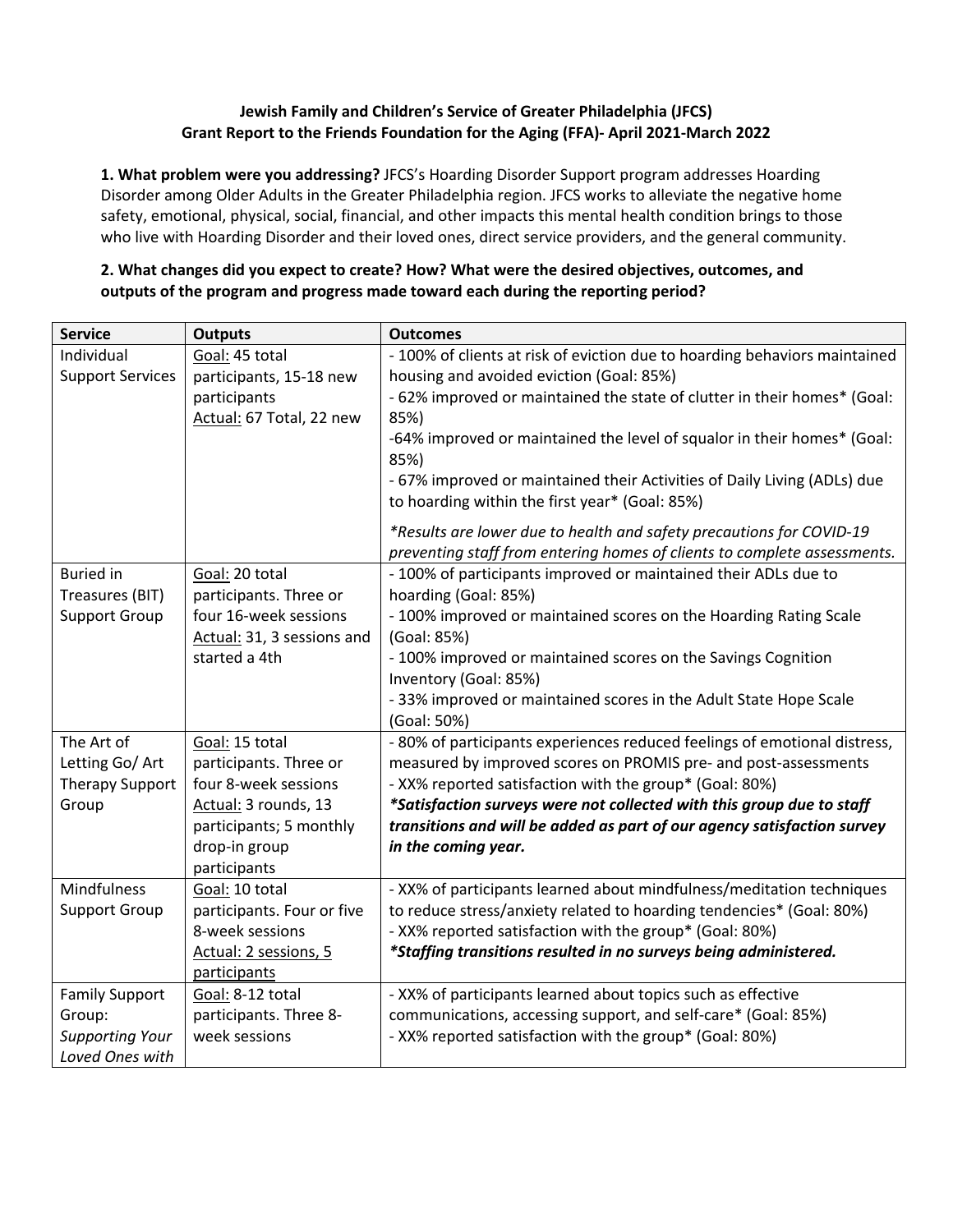| Hoarding<br><b>Disorder</b> | Actual: 1 session, 3<br>participants                                                                     | *No data is available at this time. As noted in our recent update with<br>Foundation staff, JFCS experienced challenges with getting this group<br>off the ground. Two groups were cancelled due to low numbers; a third<br>group was initiated in March. |
|-----------------------------|----------------------------------------------------------------------------------------------------------|-----------------------------------------------------------------------------------------------------------------------------------------------------------------------------------------------------------------------------------------------------------|
| Educational<br>Trainings    | Goal: 350 individuals<br>trained in 8-10 training<br>sessions.<br>Actual: 367 individuals, 9<br>sessions | -94% of participants reported satisfaction with the training (Goal: 85%)<br>- 89% reported something new about Hoarding Disorder (Goal: 85%)                                                                                                              |

**3. How did you measure success- both quantitative and qualitative? A chart of objectives, actions, and results is helpful. Include numbers and demographics of people touched by the work. Explain your organization's efforts towards diversity, equity, and inclusion.** Overall, JFCS served 76 clients this grant period. Of clients receiving hoarding support services for whom demographic information is available, 100% are low-income (300% of federal poverty line or below), 21% are retired, 18% are disabled, and 71% live alone. In line with FFA requirements, the majority of clients (58%) are ages 65+ with 100% of those in individual services over 65. Outcomes for individual hoarding support services are measured using evidence-based assessment tools and our internally created Hoarding Assessment. Most assessments take place at intake and quarterly, with results tracked in JFCS' Credible database. For Buried in Treasures (BIT), we use evaluation tools provided by the Buried in Treasures curriculum for this support group. For additional support groups – family and art therapy – we utilize participant surveys to evaluate impact. And, finally, we also began administering post-training surveys for all participants of continuing education trainings conducted in partnership with the Philadelphia Hoarding Task Force.

DE&I Work: In FY2020, JFCS launched an internal Diversity, Equity, and Inclusion (DEI) initiative in response to staff members who, inspired by the calls to action around systemic racism and injustice in our country, recognized that before JFCS could effectively be a part of the solution our community needs, we must look inward and assess our own organizational culture towards an understanding of racial justice and racial and health equity. As a part of this effort, JFCS established DEI committees at the organizational and board levels. JFCS's staff-led DEI committee is focused on broadening the diversity of our leadership. At the board level, plans are underway to identify and recruit members to our Board who reflect our stakeholders, including current and former clients, low-income individuals, people living with disabilities, and caregivers of our older adults programming, including those who care for Holocaust Survivors. To emphasize our commitment to this important work, we incorporated these efforts into our 2021-2024 Strategic Plan, finalized last summer.

**4. Please note any collaborations that supported your work and/or ways that you leveraged resources. How did this project engaged and empower staff from all levels of your organization?** We formalized our relationship with the Senior Law Center and are developing relationships with Inglis House, and CARIE (Center for Advocacy for the Rights & Interests of the Elderly). Through our work on the Philadelphia Hoarding Task Force, we initiated partnerships with Philadelphia Energy Authority (PEA), L&I (licensing and inspection), and Older Adult Protective Services (OAPS) to refer any customers/clients they encounter during home visits or site calls who are demonstrating hoarding tendencies or living in unsafe, cluttered environments to JFCS's Hoarding Support Program. JFCS's Courtney Owen also now serves as chair of the task force.

Staffing: We successfully trained and onboarded two peer facilitators, added two new care coordinators, and launched a volunteer component thanks to funds secured through a federal Community Care Corps grant. We continue to work with Master of Social Work programs from Rutgers, Temple, and Bryn Mawr to engage interns to support individual services throughout the year. Unfortunately, we have also faced staff transitions this year. JFCS's art therapist as well as our mindfulness group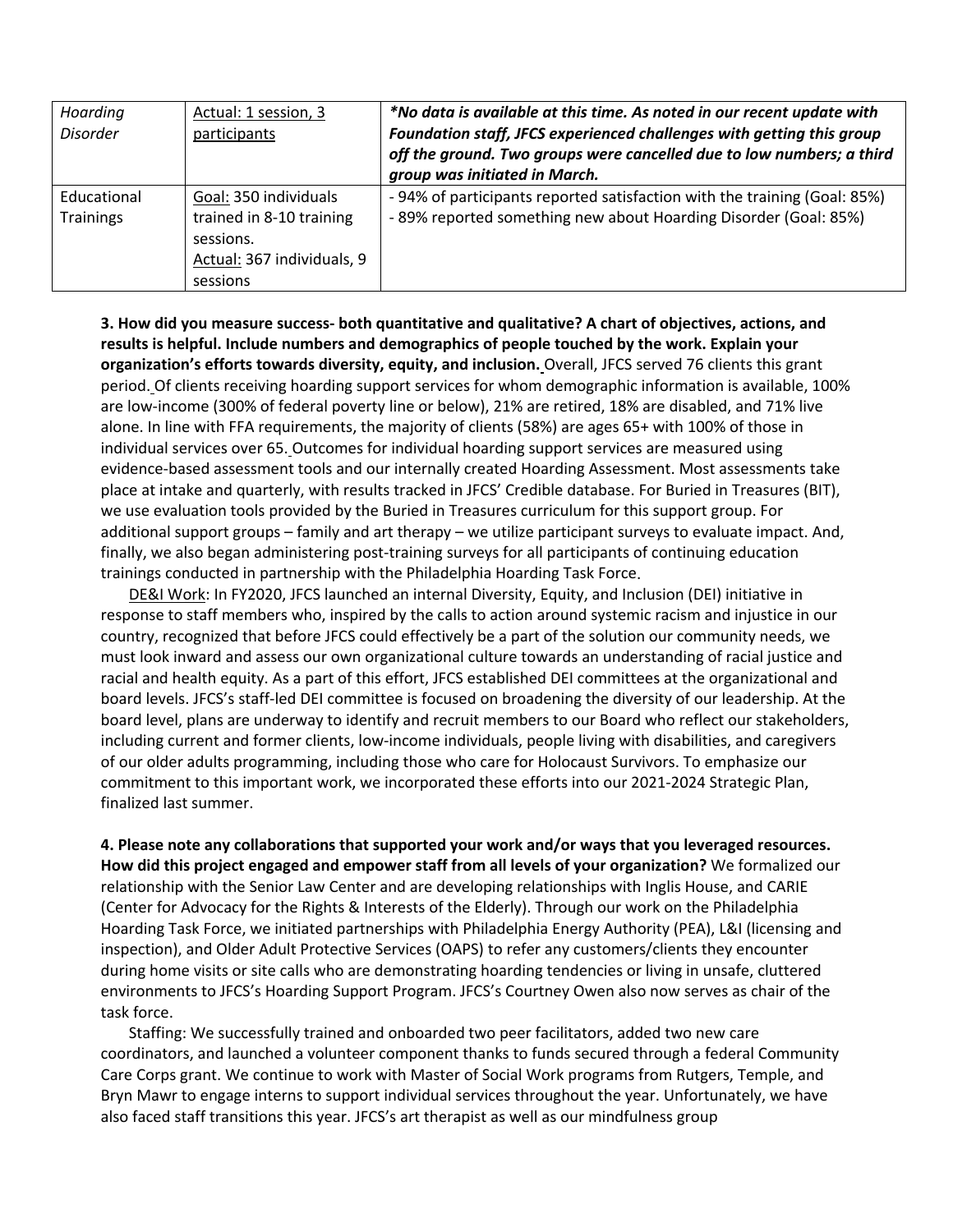therapist/facilitator recently left the organization. We are in the initial stages of talks with Drexel University's social work program to engage an art therapist for the Hoarding Program art therapy groups.

### **5. Please share any unanticipated outcomes or barriers encountered. Indicate any changes in the program's goals, strategies, personnel, or timelines and the reasons behind the changes.**

Unanticipated Outcomes: A positive outcome from the shift from in-person to virtual programming is that many participants are responding well to virtual programming and supports, especially those participating in our group-based sessions. In fact, participation in group-based programming has increased; our last two BIT sessions reached enrollment capacity. Attendees cite the lack of commute as the key factor for their increased participation. Additionally, online monthly peer support sessions have been immensely popular. These once-per-month groups were started by graduates of the BIT multi-week program and the art therapy sessions have provided opportunities for cohorts to stay connected as well as meet new Hoarding Program participants. The success of the online groups has led our team to consider a hybrid approach to support groups and ongoing services going forward. Finally, the success of our peer facilitators in delivering high-quality services has been an incredibly rewarding outcome for our team.

Challenges: As we start to transition back to individual, in-person services, we are encountering firsthand, the impact of isolation on our client's mental health and, for some, the lingering physical complications from COVID-19. And, while a majority of participants have had access to virtual groups and one-on-one sessions, it is uncertain what the long-term impact of the pandemic will be on participants. We also faced challenges in recruiting for the Family Caregiver Support Groups. We are reaching out to NAMI's Face to Face group team to learn more about their outreach and engagement efforts with family members. COVID has also forced JFCS to close and open up in-person services multiple times in response to the variants and changing public health guidelines.

**6. How do you plan to share and replicate your results?** Through virtual trainings, JFCS shared our work with local providers as well as new professional audiences from both within and beyond the Philadelphia region, including the Chicagoland Hoarding Task Force and Toronto, Canada based organizations. Formal trainings with partners in Australia were conducted via our web series. JFCS successfully held three virtual webcasts with leaders in the field of mental health and hoarding, reaching 150 people. Like our online groups, webcasts may continue even if other training opportunities return to in-person.

**7. Include a project financial statement (budget and actual) for the reporting period. Please explain significant variances from the original budget and reasons for the variances (with corrective measures if overages), as well as plans for sustainability.** We are in the process of completing our paperwork with Community Behavioral Health to bill individual and group therapy services as well as Mobile Mental Health services directly to Medicare. Our goal is to complete this process by the end of March 2022; hourly reimbursement rates for mobile therapists and care managers will be \$160/hr for non-licensed staff. Our ability to bill for these services will also allow us to expand this program into surrounding counties. Additionally, our electronic medical record system now supports billing clients for individual services provided instead of only a flat fee. This has the potential to generate revenue for online services such as support groups. Demand for online groups is increasing and has the potential to reach clients outside the Philadelphia area. Further, these groups can be hosted by peer facilitators, as opposed to full-time staff. Peers receive a stipend for their work but are compensated at lower rates than JFCS providers.

**8. Feedback on your interaction with FFA would be helpful. How have we helped? Made it harder? What else can we do to facilitate your work?** We have greatly appreciated the Foundation's assistance in helping us to identify new sources of support over the last year; however, the long-standing trust and commitment to helping JFCS launch, establish, and grow this program is what we would like to recognize. It is thanks to your counsel and confidence that JFCS has been able to create opportunities for lasting change in our clients and improve their quality of life.

#### **9. Additional comments: N/A**